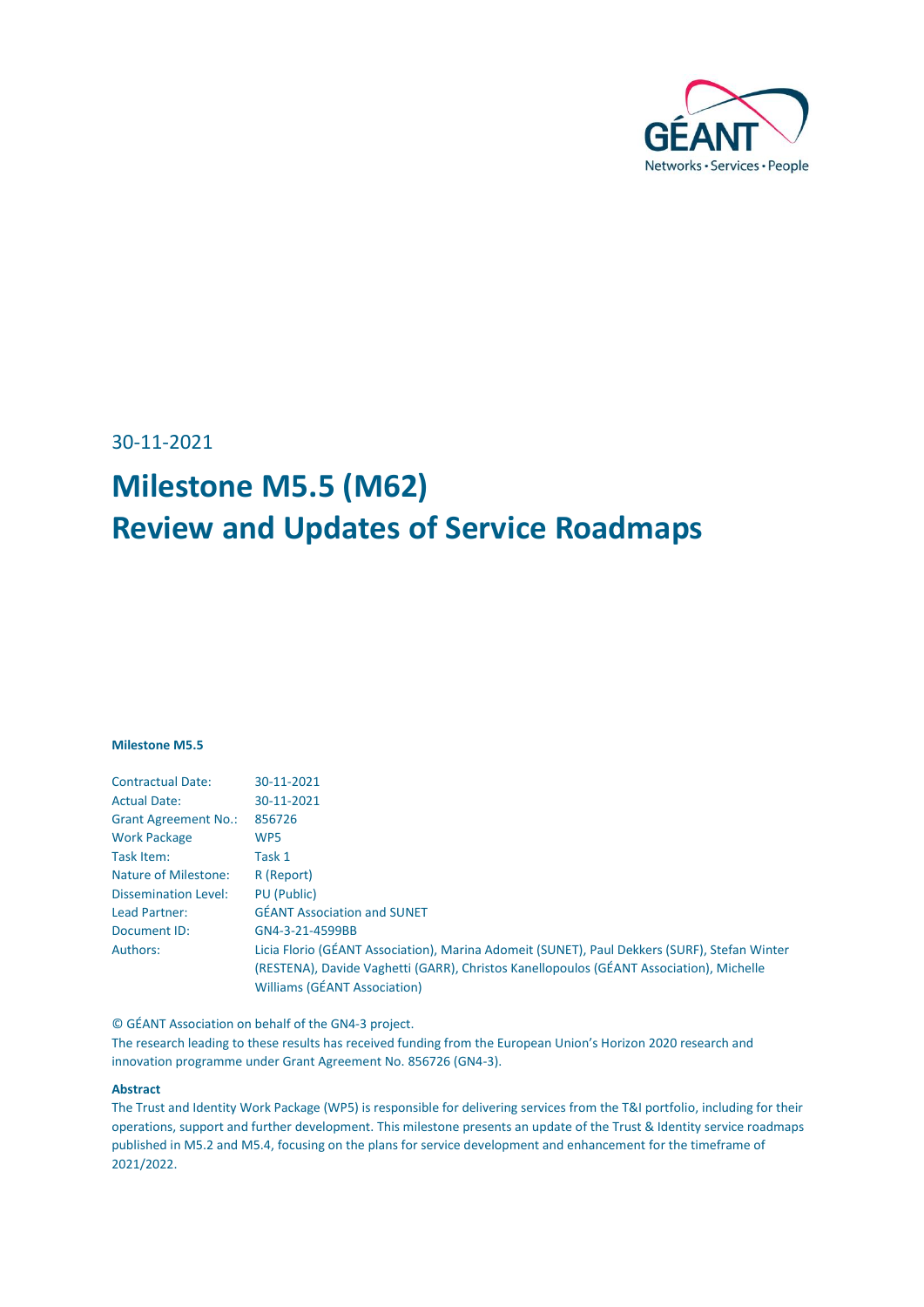

# **Table of Contents**

| $\mathbf{1}$<br><b>Executive Summary</b> |              |                |
|------------------------------------------|--------------|----------------|
| $\mathbf{1}$                             | Introduction | $\overline{2}$ |
| $\overline{2}$                           | eduroam      | $\overline{4}$ |
| 3                                        | eduGAIN      | 8              |
| 4                                        | eduTEAMS     | 11             |
| 5                                        | InAcademia   | 13             |
| 6                                        | Conclusions  | 15             |
| References                               |              | 16             |
| Glossary                                 |              | 17             |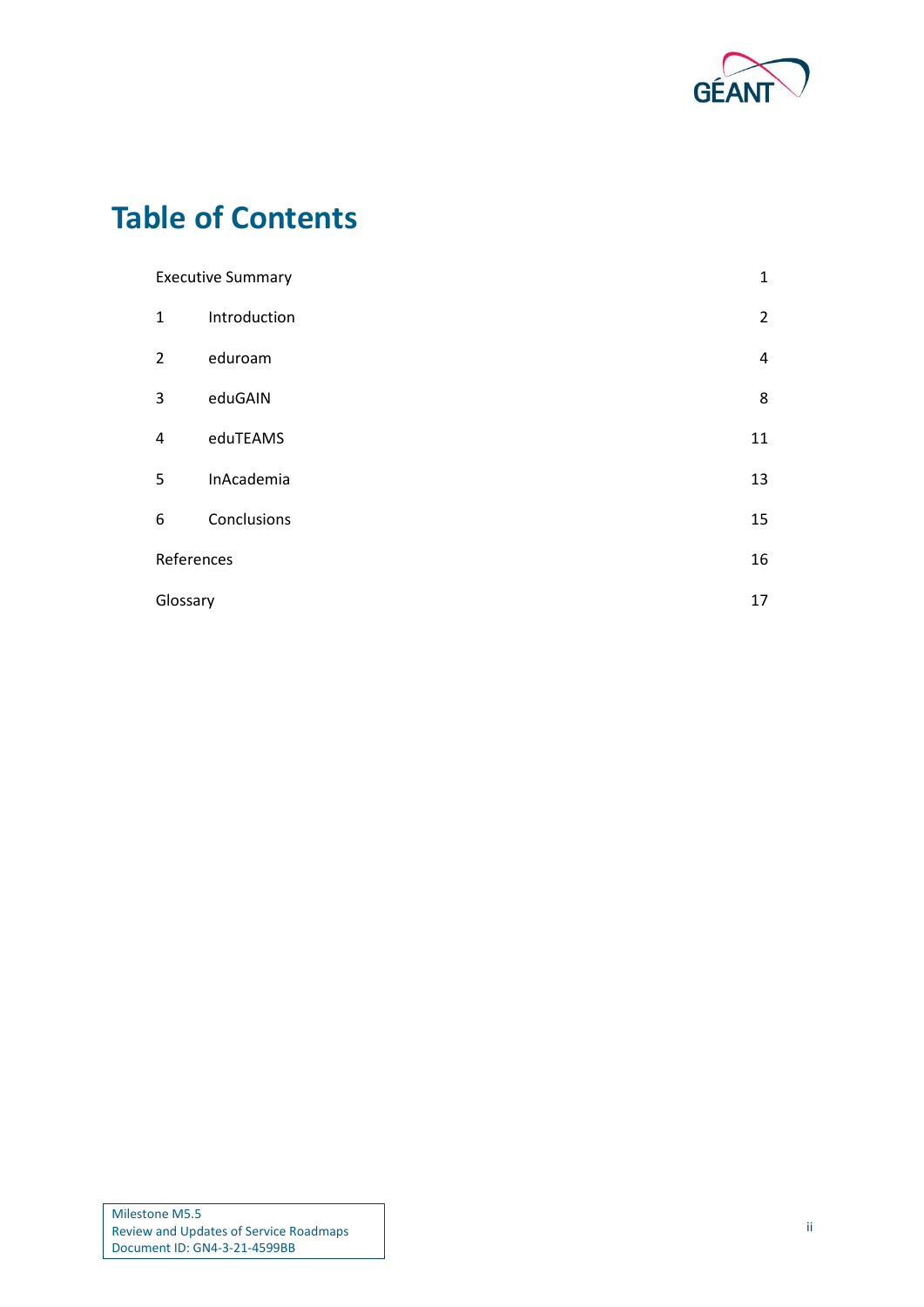

## <span id="page-2-0"></span>**Executive Summary**

This milestone defines committed and aspirational goals for the operations and deployment, enhancement and development roadmaps of the Trust and Identity (T&I) services delivered via the GN4-3 project's Work Package 5, for the years 2021 and 2022. The roadmaps are defined for a period of up to two years, considering inputs from the wider stakeholder community, particularly as concerns enhancements and new features. These roadmaps are subject to continual review and update, especially of aspirational goals. This milestone document is the second update of the service roadmaps first published for the years 2019 and 2020 as Milestone M5.2 and subsequently updated for the years 2020 and 2021 as Milestone M5.4. These roadmaps are also intended as indicative material for use by the Partner Relations, Outreach and Business Development team in Task 4 of this Work Package, to ensure the appropriate message about the service plans is communicated to the stakeholder community.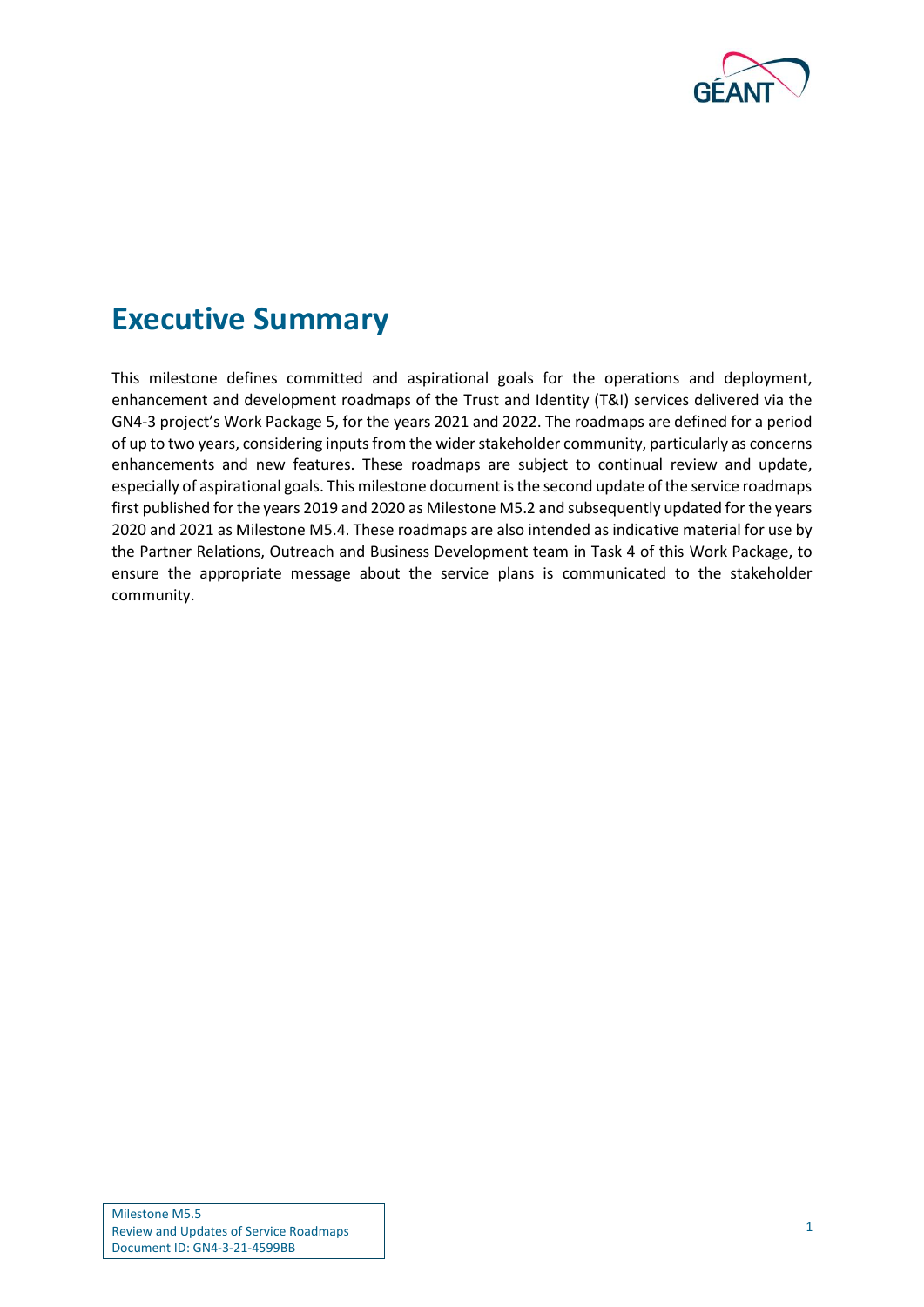

## <span id="page-3-0"></span>**<sup>1</sup> Introduction**

The Trust and Identity Work Package (WP5) is responsible for the innovation and development of T&I services, their operations and support, as well as for driving T&I services towards the anticipated maturity levels. From an operational perspective, WP5 ensures that T&I services in production are operated efficiently and securely, reach the required availability and quality levels, with relevant procedures and documentation in place, and provide the appropriate level of support. Services operations and support are performed as daily activities, following an agile approach with regard to implementing improvements to processes and resources employed. The development of new features or major enhancements to services is performed according to the requirements gathered from the stakeholders, and plans are based on the available resources and prioritisation.

Services that are currently in the T&I portfolio are: eduroam, eduGAIN, eduTEAMS, and InAcademia. Each service has an appointed service owner, who is responsible and accountable for the delivery of the service as a whole and for defining the service roadmaps. Service teams are internally organised to deliver operations, development and support functions for the services. For the new eduTEAMS and InAcademia services, an agile approach is followed. This entails short sprints to frequently release software enhancements that address stakeholders' requirements. The agile approach also requires a tighter integration between development, operation (hence the involvement of the DevOps team) and support teams. For eduGAIN and eduroam, operational and development teams work closely together to use their full potential to ensure smooth transition and continuous integration (development) for further service enhancement and deployment of new features.

This document summarises the roadmaps for T&I services for 2021/2022 and provides an update to the roadmaps for 2020/2021 (Milestone M5.4). The purpose of these roadmaps is to define the timeline of further development and enhancement of the T&I services. They contain both committed and aspirational goals, and their content will be subject to ongoing evaluation and updates, based on the progress made and available resources.

During the course of the project, periodic consultations with the stakeholder communities are held in order to further inform and provide input for the roadmaps. Although, due to COVID-19 restrictions, all planned face-to-face T&I events in 2021 were cancelled, regular consultations and informationsharing sessions were held with services stakeholders and governance committees, and these were taken into consideration when devising future plans. In addition, the following events with feedback relevant to the services roadmaps took place in 2021:

- eduGAIN F-Ticks pilot infoshare, January 2021 [\[eduGAIN\\_Infoshare\]](#page-17-1).
- InAcademia: Workshop for National Research and Education Networks (NRENs) and Federation Operators, February 2021 [\[InAcademia\\_Workshop\]](#page-17-2).
- Trust and Identity updates and strategy consultation, June 2021 [\[T&I\\_Consult\]](#page-17-3).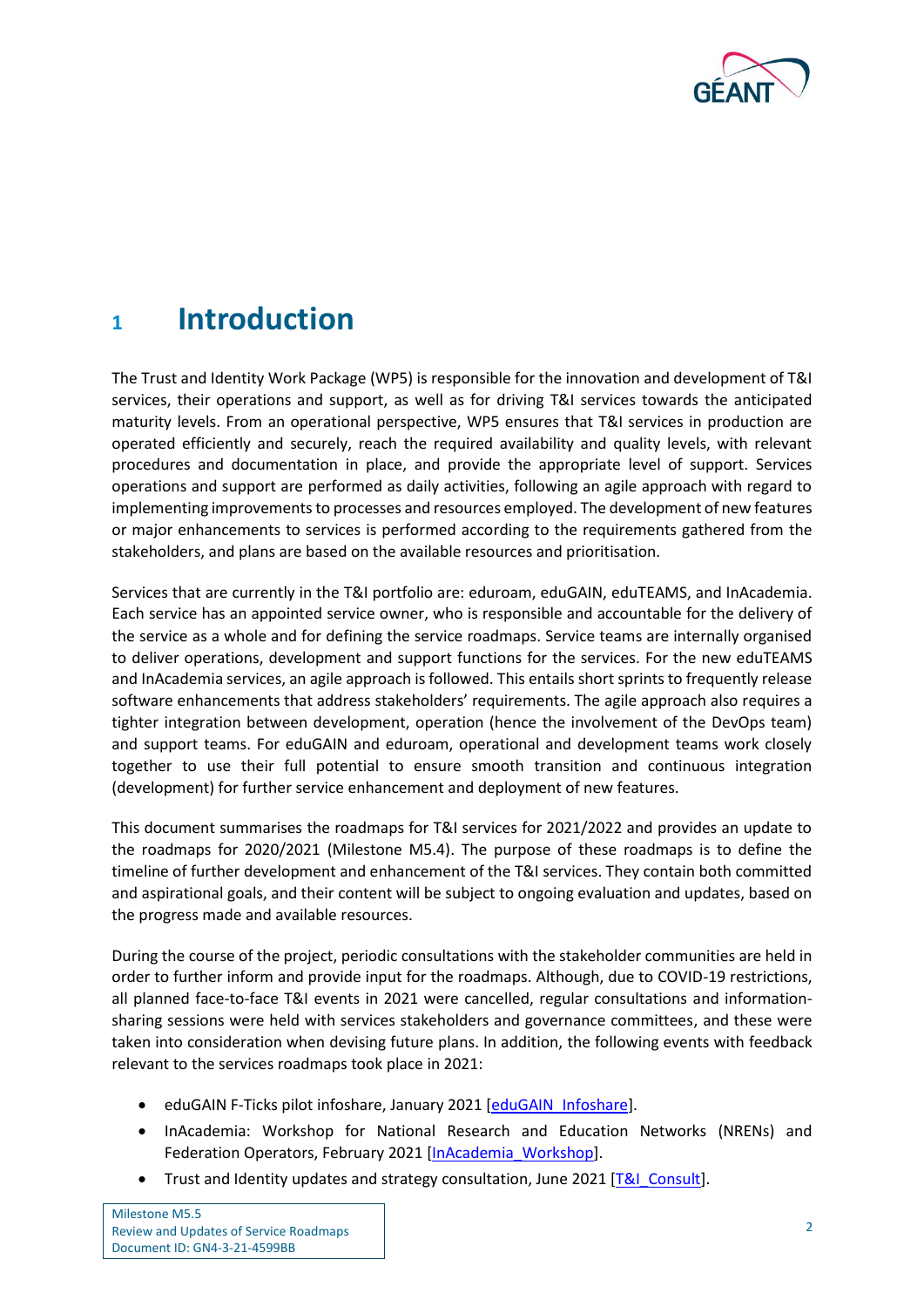

- Seamless Access Workshop, June 2021 [\[SA\\_Workshops\]](#page-17-4).
- T&I Incubator Demo, June 2021 [\[T&I\\_Inc\\_Demo\]](#page-17-5).

Complementary to these service roadmaps, Task 2 (Incubator) in this Work Package is tasked with exploring new ideas or potentially disruptive T&I technologies that are considered sufficiently mature within the project technology readiness level (TRL) constraints. The Incubator is operating within predefined development cycles, after each of which the results of individual activities may be used by the service teams, therefore providing another input for the service roadmaps. The methodology and plans for the work of the Incubator in Task 2 were published in Milestone M5.3 *Incubator Methodology and Plans* [\[M5.3\]](#page-17-6) and the Incubator results are published in the Incubator dashboard [\[Inc\\_Dash\]](#page-17-7).

Through the work of this Work Package, the GN4-3 project participates in and follows other global initiatives in the domain of Trust and Identity, including:

- SeamlessAccess project, aimed at optimising protocols across key stakeholder groups, with the goal of facilitating a seamless user experience for consumers of scientific communication. GÉANT participates in the Coalition for Seamless Access, together with other organisations such as STM [\[STM\]](#page-17-8) and NISO [\[NISO\]](#page-17-9), by providing operational capabilities, product manager and technical lead.
- Projects that expand the reach of eduGAIN to support student mobility use cases as well as to enable the usage of electronic Identification and Trust Services(eIDAS), such as MyAcademicID. These activities are carried out in close liaison with key members of WP5 and their results will inform the development of eduGAIN beyond 2021.
- Several other relevant initiatives and projects (such as the EOSC-hub Technical Committee and the EOSC-hub Architecture Work Package, WISE community, REFEDS, IGTF) in which key members of WP5 participate and report back to WP5 via the Enabling Communities Task (WP5 Task 4) to ensure ongoing liaison and collaboration with these bodies.
- AARC-related activity. With the end of the AARC2 project, WP5 will continue to support some of the work to maintain and update the AARC architecture and policy results and participate in the AEGIS group, which brings together international e-infrastructures that implement the AARC BPA.

The following sections provide a summary of the T&I services delivered by Work Package 5, followed by the service roadmaps.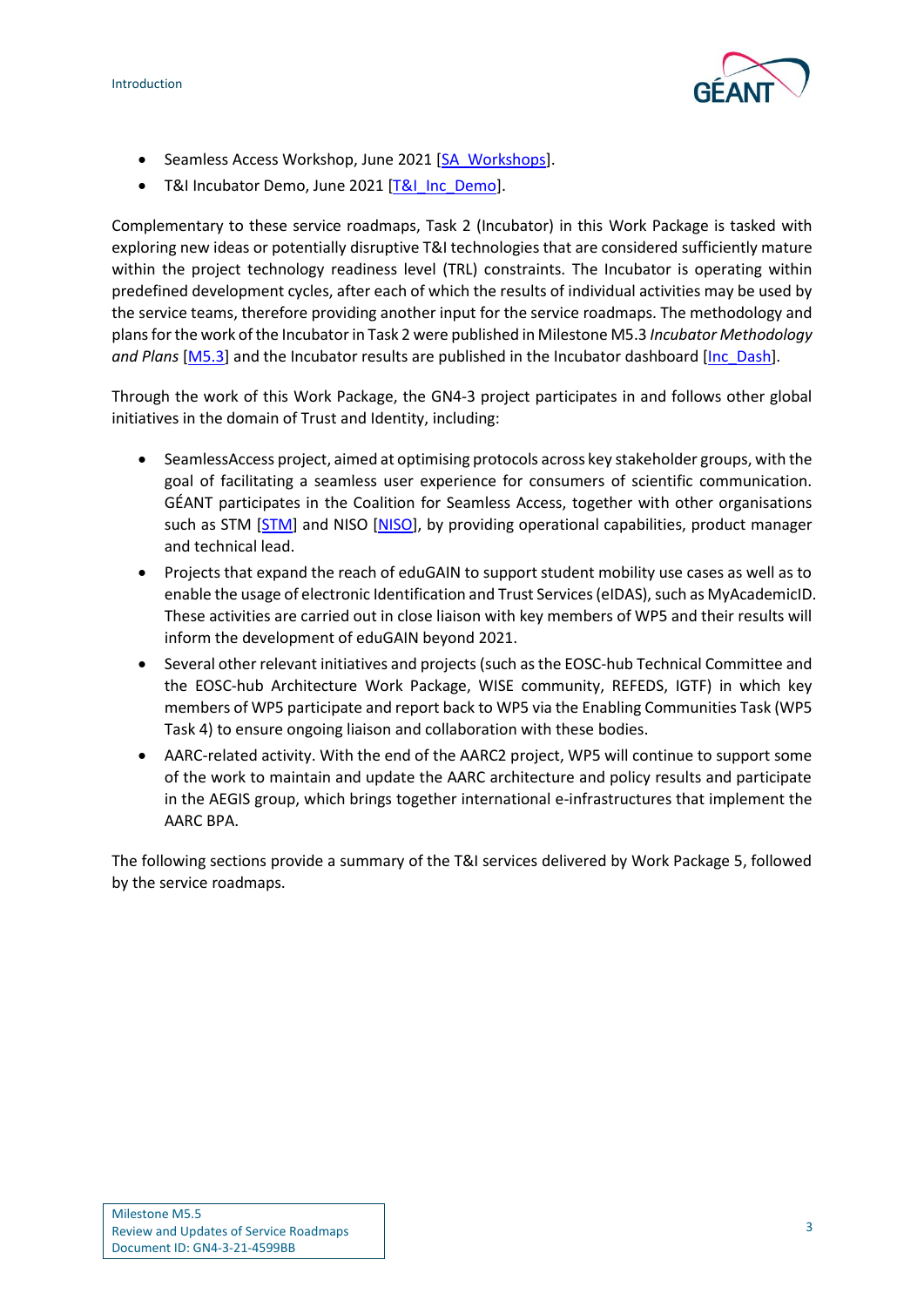

### <span id="page-5-0"></span>**<sup>2</sup> eduroam**

#### **Service Owner**: Paul Dekkers (SURF)

eduroam is a worldwide roaming access service for the international research and education community [\[eduroam\]](#page-17-10). GÉANT coordinates eduroam's worldwide operations, operates the European core infrastructure and a number of supporting services for global use, and provides the relevant support. These services include:

- European Top-Level Radius servers in the Netherlands and Denmark.
- Monitoring, Diagnostics and Metering tools [\[Monitor\]](#page-17-11).
- Database [\[DB\]](#page-17-12).
- Configuration Assistant Tool [\[CAT\]](#page-17-13).
- Managed eduroam IdP service [\[Host\]](#page-17-14).

GÉANT also works on the further development and enhancement of eduroam with the objective of increasing ease of deployment for institutions and national roaming operators (NROs), improving user experience for end users, and ensuring that the quality of eduroam national deployments is as prescribed in the eduroam service definition.

The 2021/2022 roadmap for eduroam **operations, support and deployment of enhancements** for the GN4-3 project focuses on the following areas:

#### • **eduroam Database Version 2.0**

The eduroam database is a key element of the supporting infrastructure. It serves as the central, authoritative collection of data about the institutions (NROs, service providers (SPs) and identity providers (IdPs) participating in the eduroam service. It provides input to other services such as CAT and eduroam Managed IdP [\[eduManIdP\]](#page-17-15), and is the source of data for building the eduroam service locations map, etc. Version 2.0 of the database specification implements various improvements and introduces new features such as the ability to mark areas covered by eduroam's wireless signal.

Migration from the previous eduroam database to v2.0 was completed in 2020. Following this, in 2021, maintenance of the eduroam database v2.0 became part of continuous operations activities. There are no further development plans for 2022 other than continuous maintenance.

#### • **eduroam Audit**

With eduroam now being provided in more than 100 countries by thousands of IdPs and SPs, the time is right to introduce an auditing system to regularly check whether participating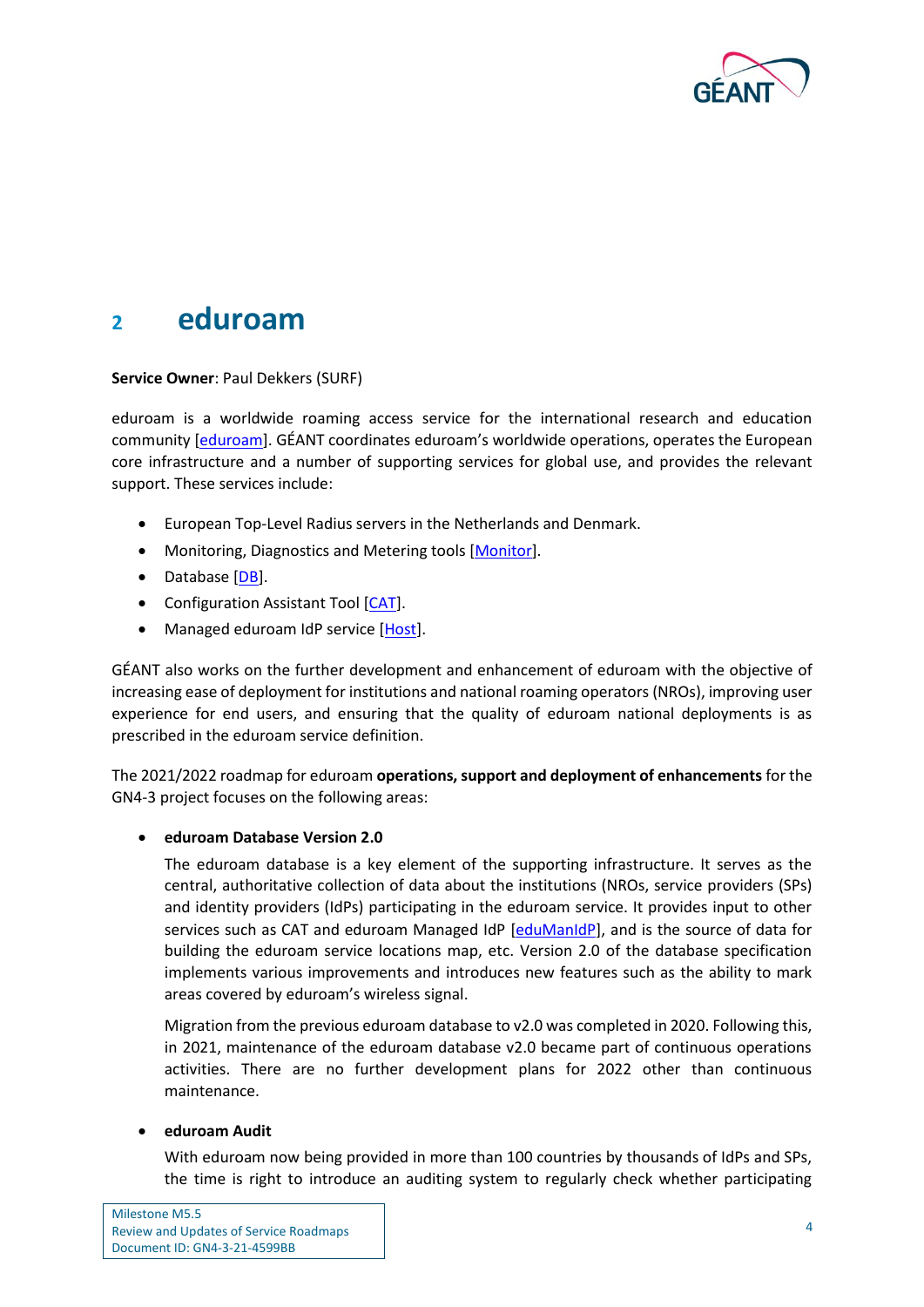

organisations are following eduroam policies and recommendations. The audit system will promote those who are implementing eduroam according to the current best practices, and at the same time warn those who are providing a substandard level of service. The eduroam audit will be developed as a combination of manual and automated tests, run partly by the eduroam operations team and partly as self-service assessment that will enable participating organisations to evaluate their deployments against the policies and best practices.

Drafting of the audit procedure and preparation of the associated tooling was finalised in 2021. Planning is ongoing to pilot it with the European NRENs and, based on this, to obtain approval for the procedure from the eduroam Steering Group (SG) and Global eduroam Governance Committee (GeGC). This procedure will then be used to establish a yearly programme of eduroam audits, supporting NROs to step up to the eduroam baseline.

#### • **eduroam Policy Update**

The eduroam service definition and policy are specified by documents originally drawn up in 2008. The last review of these documents was in 2012, and since then there have been changes in both technology and organisational aspects that require them to be updated again.

In 2021, drafts of updated European and global eduroam policies were prepared by the eduroam team. Next, during 2022, it is planned to organise a consultation with the eduroam SG and GeGC, after which the policy suite will be updated.

#### • **Continuous Operations, Deployment of Enhancements, Support and Engagement**

The eduroam team will continue to operate eduroam core and supporting services, manage NRO membership for Europe and provide global support via official support channels. It will work on enhancing operational processes and resources in an agile manner. eduroam db v2.0 and end-user diagnostics will move to continuous operations. Work to support new NROs to join the eduroam service will continue in collaboration with the GÉANT partner relations, global outreach and business development teams. The GÉANT Learning and Development team (GLAD), in collaboration with the eduroam team, which will provide its specialised expertise, will support the community by delivering eduroam training and learning materials on request. Engagement with NROs, the wider community, standardisation bodies and the industry will continue via participation in the European Confederation eduroam Steering Group (SG) and Global eduroam Governance Committee (GeGC) and through contribution to global standards and/or R&E community profiles.

The roadmap for eduroam **development** for years 2021/2022 of the GN4-3 project focuses on the following areas:

#### • **eduroam Managed Service Provider (SP)**

eduroam Managed SP is being developed with the goal of doing away with the complexity of operating an eduroam RADIUS server for service providers. eduroam Managed SP is a multilevel, multi-tenant system operated by the eduroam operations team. It allows the creation of an eduroam SP without the deployer requiring any knowledge of the eduroam architecture.

During 2021, preparations for a pilot service were finalised, with a Product Lifecycle Management (PLM) approval gate taking place. By the end of 2021 it is planned to prepare for the launch of the service and to run the pilot during 2022. In the last quarter of 2022 it is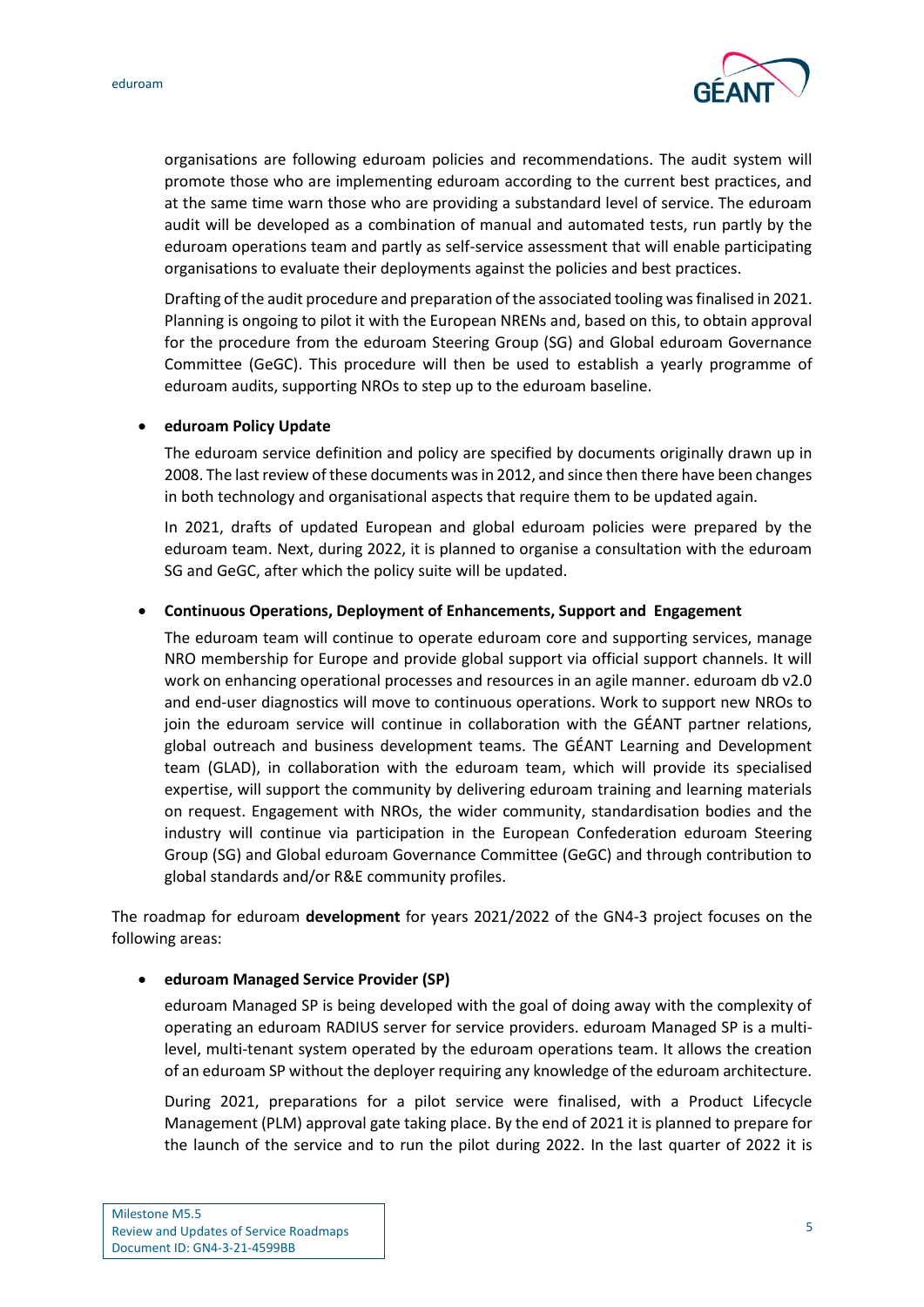eduroam



planned to evaluate the success of the eduroam Managed SP pilot and to determine plans for service production.

#### • **OpenRoaming**

Run by the Wireless Broadband Alliance (WBA), OpenRoaming is an industry initiative that embraces the Wi-Fi federation concept pioneered by eduroam. In 2020, GÉANT joined the WBA in order to influence developments and assure that these are compatible with eduroam. Industry implementation of OpenRoaming would allow eduroam to interfederate with other Wi-Fi providers, expanding the footprint of eduroam to cover locations that are not strictly related to R&E institutions.

In 2021 initial design and testing to enable eduroam interoperability with OpenRoaming were carried out, and trials with interested NROs were run. Following the trials, future plans are being defined that will determine the work for the remainder of 2022.

#### • **geteduroam**

The geteduroam apps were developed within the eduroam community for simple and secure Wi-Fi configuration of user devices. Integration work was performed to ensure all configuration profiles from eduroam CAT are available inside the geteduroam apps; this makes the geteduroam apps usable for all identity providers in eduroam. Use of the geteduroam app was promoted in 2021, and used within eduroam CAT for recent versions of Android devices. In 2022 the team will continue to work with the geteduroam apps to improve the installers in eduroam CAT and the onboarding experience for users.

The geteduroam apps also contain the ability to configure device-specific eduroam profiles, called "pseudo-credentials" as they are not the actual user credentials but are derived from web-based authentication via eduGAIN. This activity enables the use of eduroam for IdPs that are part of eduGAIN but do not have the proper RADIUS infrastructure available on campus. In 2021, an evaluation was started to integrate this service as a centralised supporting service under eduroam operations, complementing the existing options from CAT and Managed IdP. The evaluation will continue in 2022, and further plans will be defined accordingly.

#### • **Certificate Provisioning Redesign**

The current eduPKI certificate provisioning that is used to enable RadSec deployments has proved to be a heavy and unscalable solution for the global eduroam community. The WP5 team aims to redesign the process so that it will provide a simple click-through browser experience to issue certificates. It will also perform semi-automated eligibility checks, exploiting data structures of the official eduroam database, and issue certificates in near-realtime using the eduPKI SOAP API.

In 2021 the new system is being tested, with a view to deploying it in CAT in 2022. Following this, the activity will move to maintenance as part of continuous operations, and new work will start to define a successor RadSec PKI.

#### • **eduroam Diagnostics**

The main goal of this activity is to bring the monitoring and diagnostics tools as close to the end-user experience as possible. The team combines the data acquired via the eduroam database, current monitoring and measurement services with other supporting tools, such as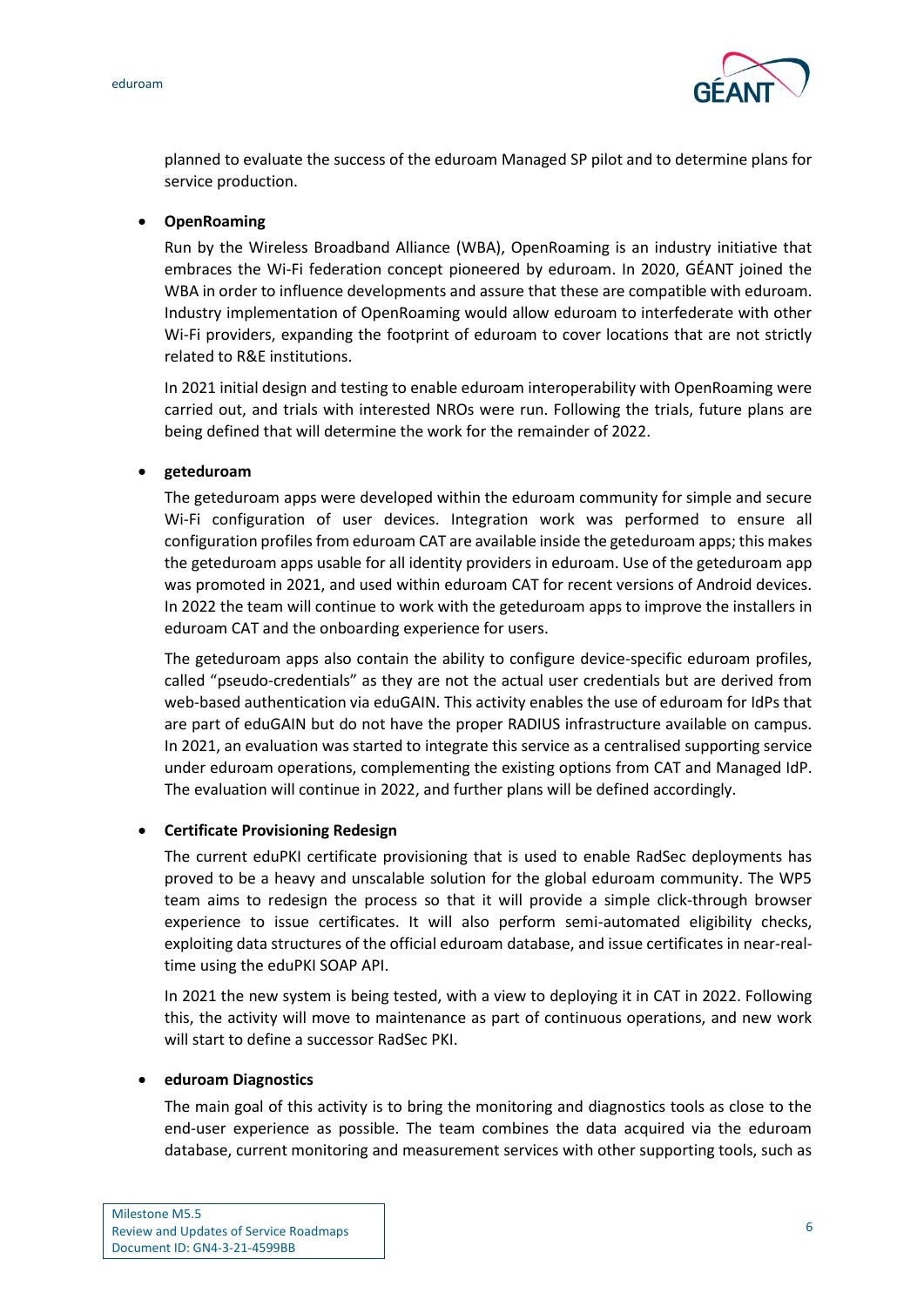



CAT. This is complemented by the design and development of monitoring probes that verify the health of the eduroam service at individual service locations.

During 2021, results of eduroam db v2.0 were integrated within eduroam CAT. The solution was evaluated and it was concluded that it can move to continuous operations in 2022.

• **radsecproxy Development**

radsecproxy is a generic RADIUS proxy that supports TLS (RadSec) RADIUS transport. radsecproxy is used by NROs, service providers and identity providers that want to introduce RadSec capability on top of their existing RADIUS infrastructure, increasing security and efficiency for transport of RADIUS traffic.

The roadmap for 2021/2022 was prioritised to complete two minor releases and one major release.

#### • **Continuous Service Improvements**

eduroam supporting services use solutions developed in-house. These require maintenance through continuous development and enhancement to the tooling and software, which will be delivered in an agile manner.

The timeline for the eduroam roadmap is available online [\[Roadmaps\]](#page-17-16).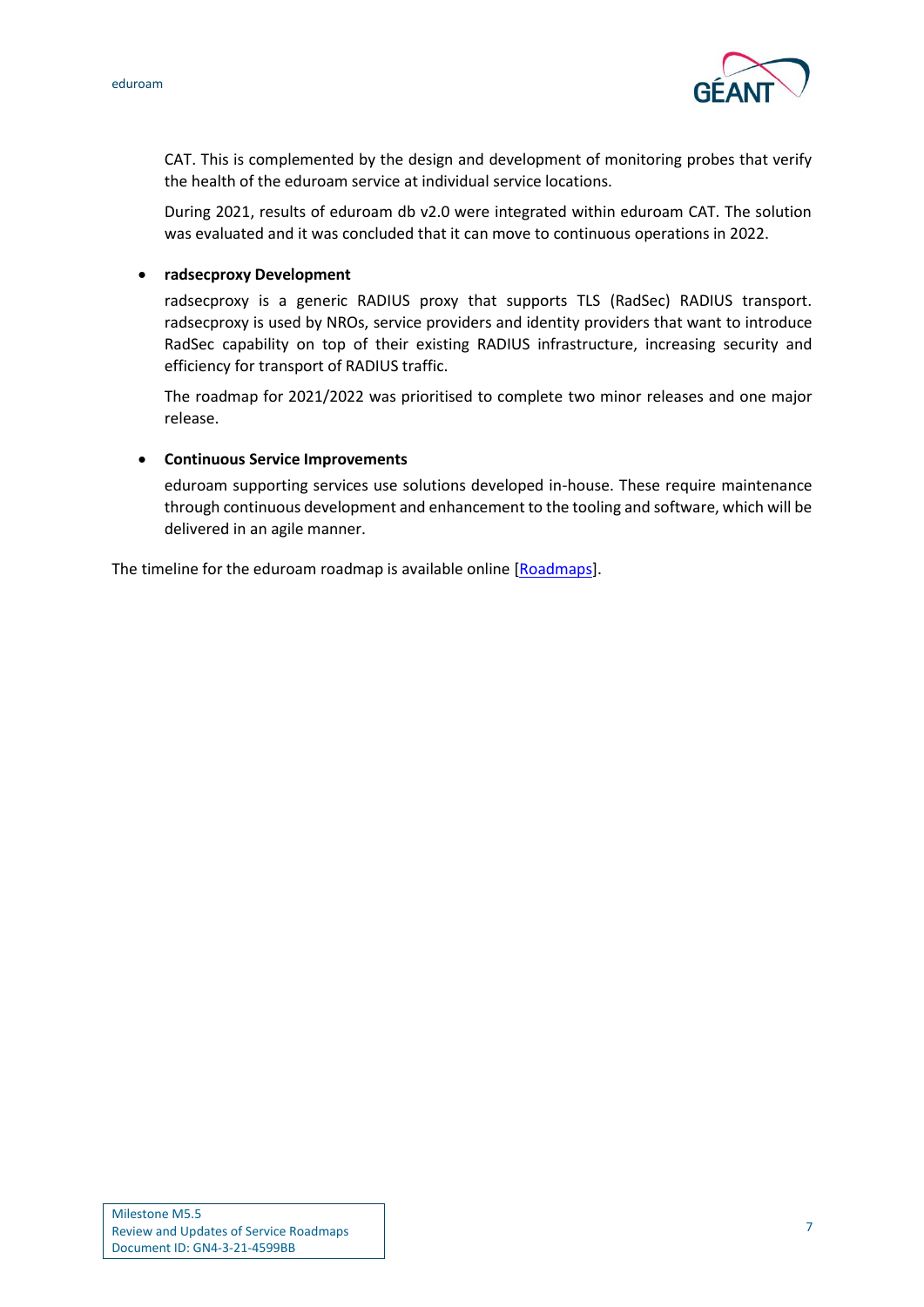

### <span id="page-9-0"></span>**<sup>3</sup> eduGAIN**

#### **Service Owner**: Davide Vaghetti (GAAR)

eduGAIN is one of GÉANT's key Trust and Identity services, allowing trusted digital identities to be used to securely access available web resources [\[eduGAIN\]](#page-17-17). GÉANT operates a number of core and supporting global-level services, and also provides the relevant support. These services include:

- Metadata Service (MDS) [\[MDS\]](#page-17-18).
- Metadata Validator [\[Validator\]](#page-17-19).
- Technical site, including various tools and status information [\[Tech\]](#page-17-20).
- Entities database [\[Entities\]](#page-17-21).
- Federation as a Service (FaaS).

GÉANT also works on the further development and enhancement of eduGAIN with the objective of improving ease of deployment for institutions and identity federations, enhancing user experience and ensuring that identity federations are operating in accordance with the defined eduGAIN profiles and best practices. This work also scales the service for future demands in terms of quality, usability, security and growth.

The 2021/2022 roadmap for eduGAIN **operations, support and deployment of enhancements** for the GN4-3 project focuses on the following areas:

#### • **eduGAIN Operations**

In 2021, testing of eduGAIN metadata signing with Hardware Security Module (HSM) facilities provided by SUNET was successfully completed. Planning for a new signing key generation ceremony has started.

In 2021/2022 it is planned for the eduGAIN metadata signing key generation ceremony to take place and to implement a new signing process using HSM.

In 2021 the eduGAIN operations team assessed the status of the eduGAIN core services in order to define an update plan that will be executed in 2022. The plan covers the update of the components of the core services in terms of platforms and tools as well as improvements to the management and documentation of the services. More specifically, the development process will be moved to the GÉANT GitLab, which will be used to manage issues, requests and the evolution of the services.

#### • **eduGAIN Support**

eduGAIN Support handles enquiries that are addressed to support@edugain.org. To monitor compliance with the eduGAIN profiles, Support also works in a proactive manner, reacting to errors and warnings that are identified by various eduGAIN checking tools. In 2020/2021,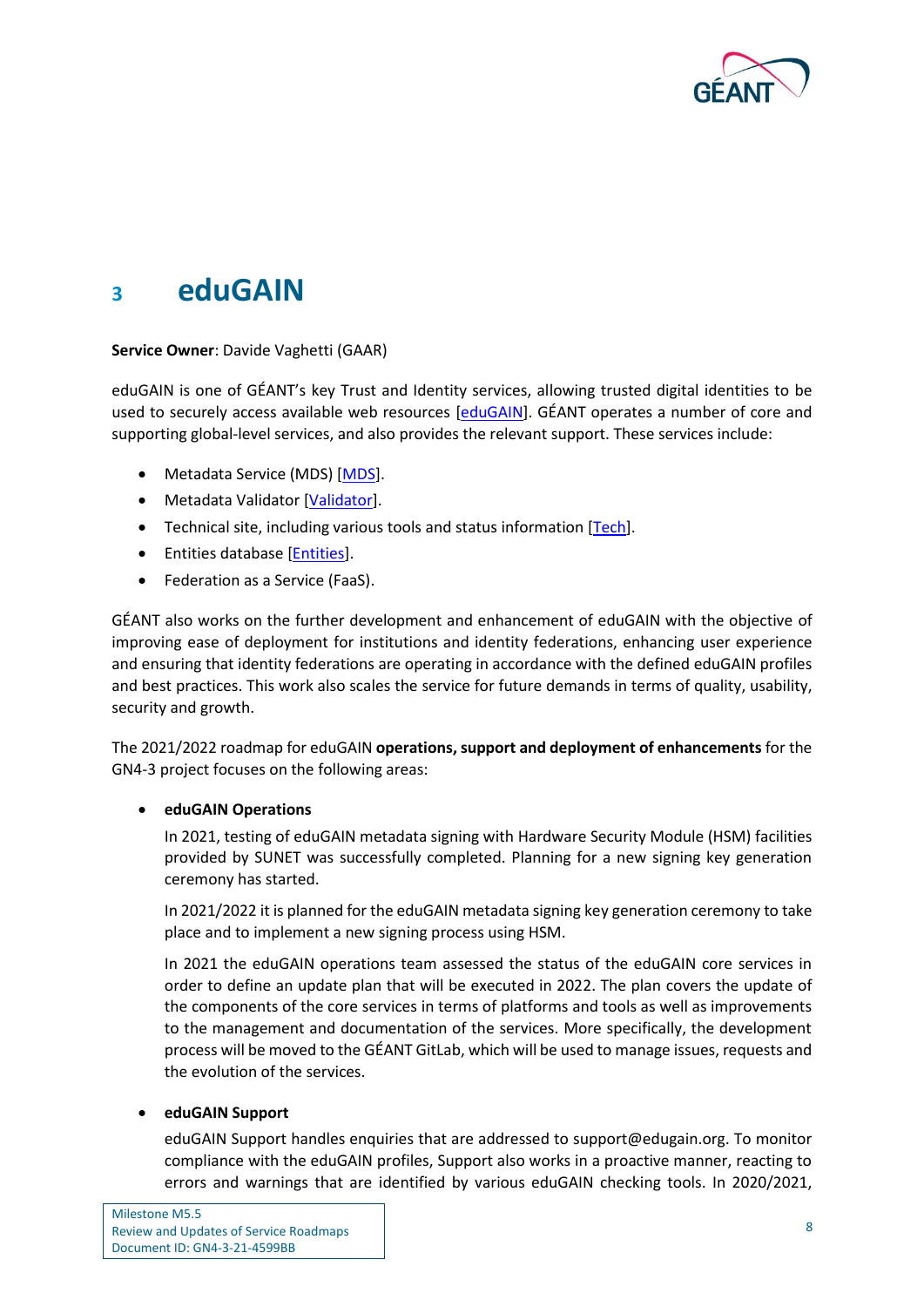



eduGAIN Support continued to improve documentation by providing public-facing support documentation.

In 2021/2022 it is planned to continue to improve the support documentation and to define an eduGAIN Support member training programme. In collaboration with the eduGAIN operations team it is planned to extend the eduGAIN Validator to cover support use cases.

#### • **eduGAIN Security**

The role of the security team is to provide a central point of contact and coordination when addressing inter-federation security incidents, and to act in a proactive manner to address security threats. In 2020/2021, the eduGAIN security incident response handbook was created in collaboration with the REFEDS Sirtfi working group. In addition, work started on defining the eduGAIN Terms of Reference and expectations of eduGAIN CSIRT in an RFC 2350 format [\[RFC2350\]](#page-17-22).

In 2021/2022 it is planned to finalise the two above-mentioned documents and to establish the eduGAIN CSIRT. Furthermore it is planned to promote and support the adoption of the security best practices for the federated environment, run a communication challenge for the federations security contacts, and plan and run an inter-federated security incident simulation.

#### • **eduGAIN Training**

In 2020/2021 a dedicated training team and a close collaboration with the GÉANT Learning and Development team (GLAD) were established. This team works on creating eduGAIN training modules and is available to deliver trainings on a request basis.

In 2021/2022 it is planned to continue delivering eduGAIN training based on request. eduGAIN training for the African region is in preparation, in collaboration with UbuntuNet. The training material developed so far will be published as a set of learning materials on federated identity and eduGAIN. To gather the needs for future training, it is planned to run a community consultation. The training programmes and plans will be updated according to feedback received.

#### • **Continuous Operations, Support and Deployment of Enhancements, Support and Engagement**

The eduGAIN team will continue to operate eduGAIN core and supporting services as well as FaaS and SeamlessAccess, manage identity federation membership of eduGAIN and provide support via an official support channel. It will work on enhancing operational processes and resources in an agile manner. Work on supporting new identity federations to join the eduGAIN service will continue, in collaboration with the eduGAIN secretariat and the GÉANT partner relations, global outreach and business development teams.

Engagement with identity federations and the wider community will be continued via participation in the eduGAIN Steering Group (SG) and the activities of REFEDS, AEGIS, FIM4L, FIM4R, CACTI, etc. More specifically, the eduGAIN service will collaborate with the REFEDS working groups to maintain and develop all the policy frameworks relevant to eduGAIN, such as the GÉANT Code of Conduct Version 2, the Research and Scholarship Entity Category and Sirtfi. The eduGAIN service will also engage with the OpenID Connect community through participation in the activities of the OIDF Research and Education working group.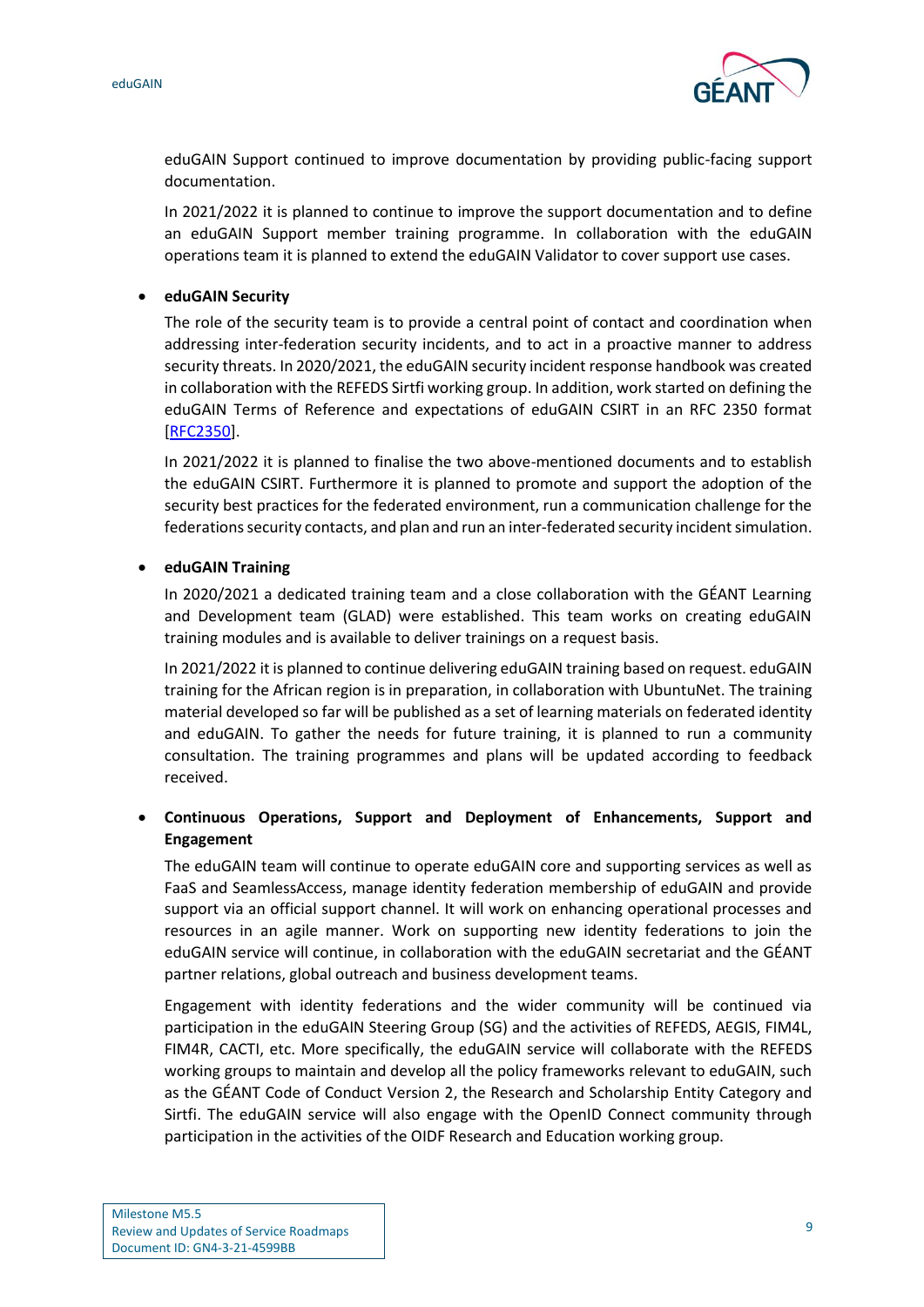

The 2021/2022 roadmap for eduGAIN **development** for the GN4-3 project focuses on the following areas:

#### • **F-ticks for eduGAIN**

Authentication statistics and measurements enabled via the eduGAIN interfederation provide important metrics for quantifying and understanding the service's usage and patterns. This is necessary to fully comprehend eduGAIN's value and drive further improvements.

In 2020/2021 it was planned to run the service in accordance with the adoption plan and in 2022 to evaluate the participation level, which will determine future service provision. The reports from eduGAIN F-ticks will be integrated into the eduGAIN Reporting tool.

#### • **eduGAIN Reporting**

In 2020/2021 the eduGAIN Reporting tool was handed over from the T&I Incubator (Task 2) to a dedicated development team for eduGAIN Reporting.

In 2021/2022 it is planned to complete the minimum viable product (MVP) for eduGAIN Reporting and to move the tool to production.

#### • **PushMDQ**

The current eduGAIN metadata distribution solution provides a stable and reliable way to distribute metadata. However, this solution relies on predefined regular intervals for collecting and redistributing metadata feeds, with the consequence that propagating changes in metadata are not instantaneous. The T&I Incubator Task has explored the idea of pushing metadata changes and a technical proof of concept was delivered.

In 2021/2022 it is planned to prepare a testbed deployment and to run the testbed with the support of the community. Further plans will be defined following the evaluation of the testbed results.

The timeline for the eduGAIN roadmap is available online [\[Roadmaps\]](#page-17-16).

Over the course of 2021/2022, additional items may be added to the roadmap, based on the available resources in the eduGAIN team. Such items may include input from the Incubator Task and from REFEDS.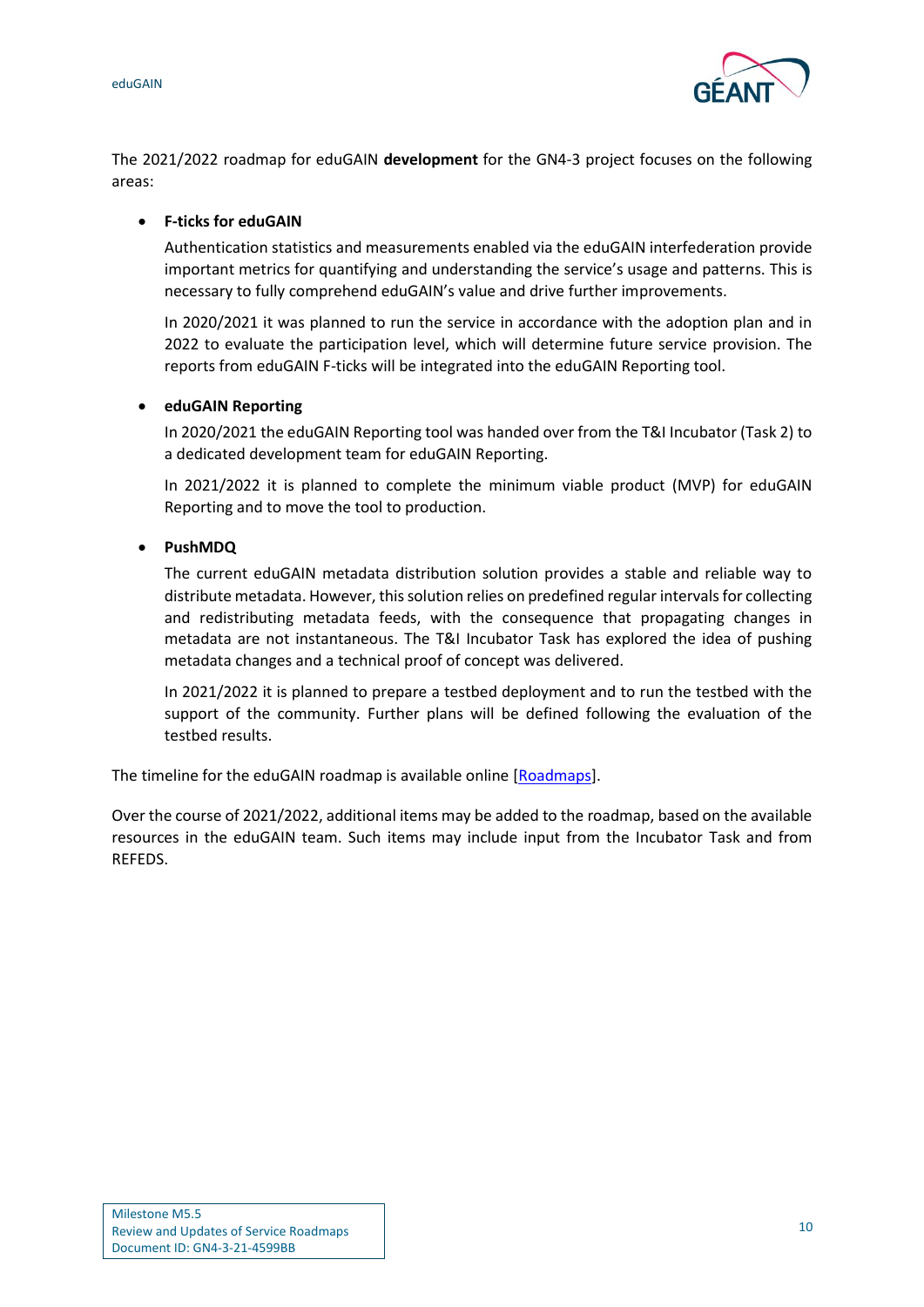

## <span id="page-12-0"></span>**<sup>4</sup> eduTEAMS**

**Service Owner**: Christos Kanellopoulos (GÉANT Association)

The eduTEAMS service enables research and education communities to securely access and share common resources and services [\[eduTEAMS\]](#page-17-23). Leveraging the ubiquitous presence of eduGAIN federated identities, eduTEAMS enables communities to securely authenticate and identify their users, organise them in groups, assign them roles and centrally manage access rights for using community resources. As research is not confined to research institutes and universities, eduTEAMS also caters for users coming from the industry or citizen scientists who may not have access to eduGAIN.

At the beginning of the GN4-3 project, eduTEAMS was still a new service, therefore work has focused on ensuring the service's adoption by the R&Е communities. In 2020 and 2021, this yielded great results, with eduTEAMS uptake skyrocketing within research communities. The technical development of the eduTEAMS service is driven by the priorities of the early-adopter communities, and is done in an agile manner, following ongoing updates of the technical development roadmap.

The roadmap for eduTEAMS for 2021/2022 focuses on the following areas:

#### • **Service Adoption and Business Development**

Continue the work with various R&E communities, HPC infrastructure and NRENs who are adopting eduTEAMS. At the time of writing, eduTEAMS works with a number of research communities, including:

- EOSC-Life (Life Sciences).
- PaNOSC/UmbrellaID (Photon and Neutron Community).
- NextGEOSS (Earth Sciences).
- Fenix (HPC RI).
- PRACE.
- LUMI/Puhuri (EuroHPC).
- EUROFusion.
- SSHOC (Social Sciences and Humanities).
- VESPA (Europlanet Society).
- LAGO (Astroparticle Physics).
- SURF on their Research Access Management platform, which is the first national deployment for eduTEAMS.

The plan is to continue active engagement with these R&E communities and support them in using eduTEAMS offerings.

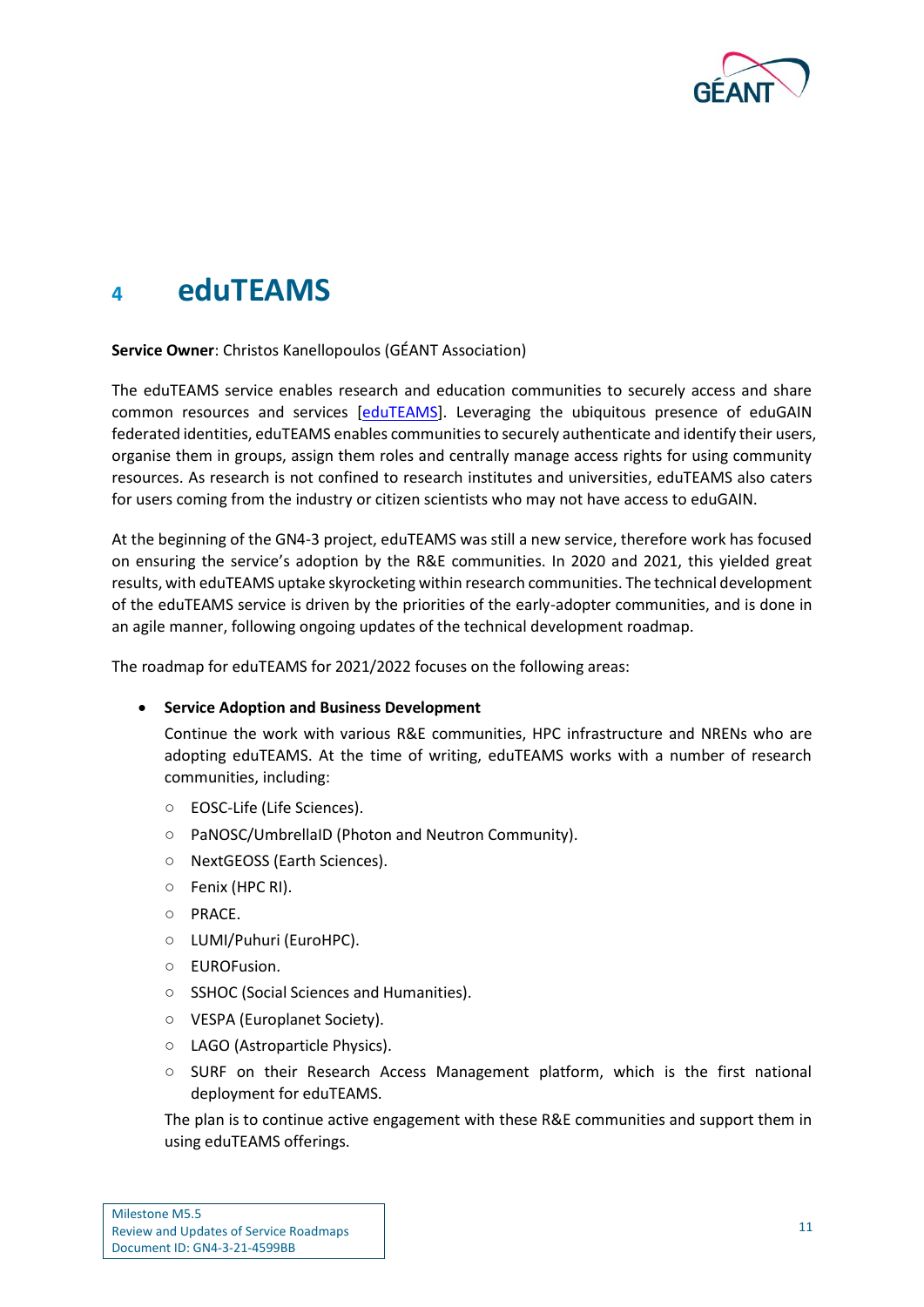



#### • **Technical Development**

It is planned to continue the development of new features, such as:

- **Improvement of the onboarding and management processes for relying services**. A selfservice management portal for the relying services will be designed and developed. It will enable authorised users to directly manage the services connected to the eduTEAMS deployments without requiring the involvement of the eduTEAMS DevOps team.
- **Support for IdP hinting**. IdP hinting enables relying services to signal the preferred IdP for authenticating a user in the authentication request. This capability will allow the relying services to drive the IdP discovery process and bypass the eduTEAMS IdP discovery UI when that is needed.
- **Enhanced consent module**. The consent module will be enhanced to include better support for OpenID Connect and OAuth2 scopes.
- **Support for device code flow in the OIDC frontend**. The device code flow enables users to log in from public clients that run on devices such as mobile phones or computer terminals, where access to a browser agent is not possible.
- **Migration to a containerised environment for all the eduTEAMS components**. Leveraging containers allows the operational team to package the eduTEAMS components in containers, separating the dependency resolution for packages from the deployment time and adding an abstraction layer between the underlying VM infrastructure and the eduTEAMS components.

Since eduTEAMS employs an agile approach to development, the development roadmap is also frequently updated [\[eduTEAMS\\_roadmap\]](#page-17-24).

#### • **Continuous Operations and Support**

Operate the service and provide support on a daily basis. The plan is to scale up the operational team and resources so that they are able to operate and deploy new eduTEAMS instances for dedicated and bespoke service offerings.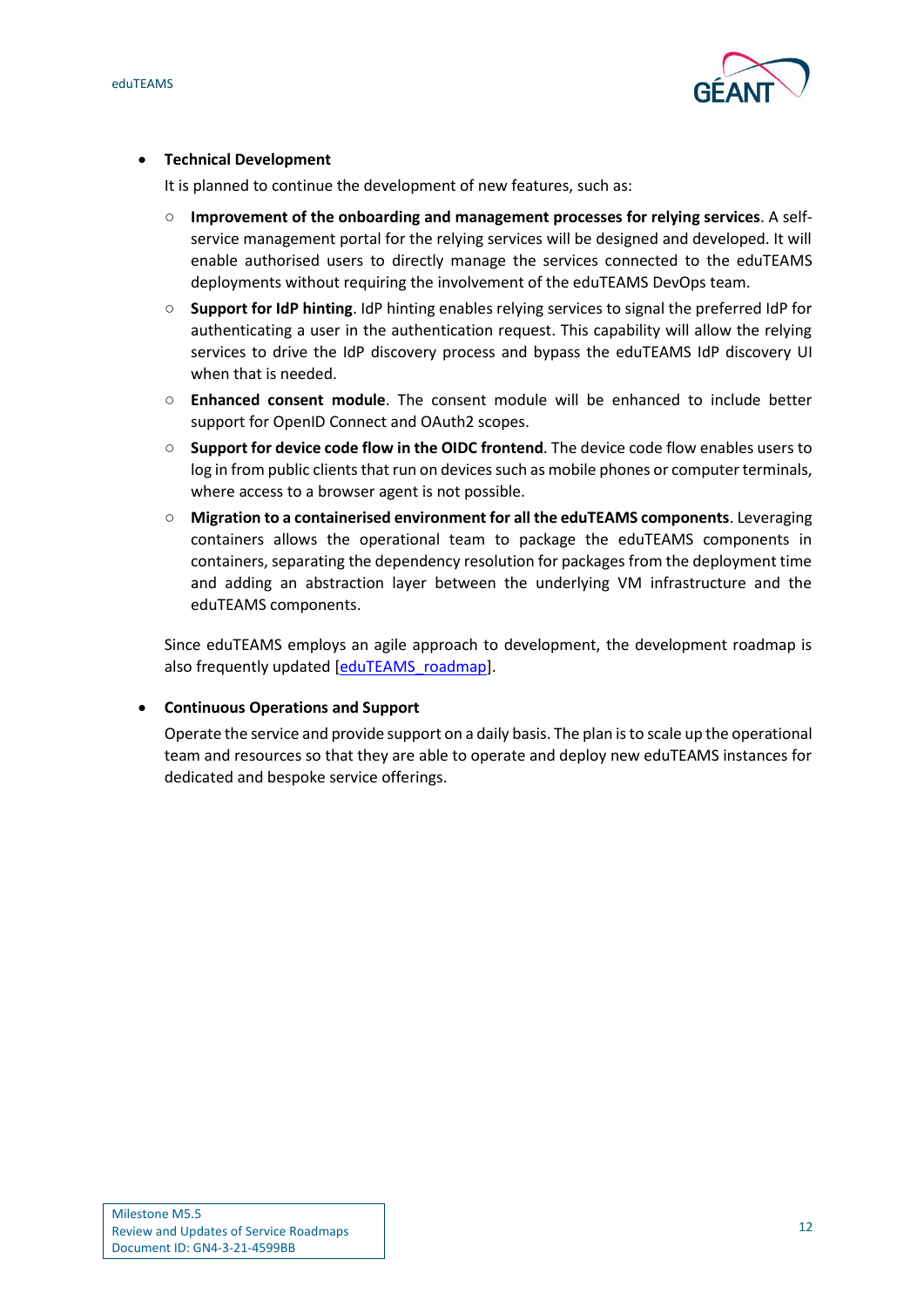

## <span id="page-14-0"></span>**<sup>5</sup> InAcademia**

InAcademia is a service that allows online retailers and services not connected to an identity federation and eduGAIN the means to easily validate if a customer is a student or is affiliated to an educational institute in another way. For user authentication, InAcademia uses the identity providers available in eduGAIN. In 2019 a business pilot took place for the first merchants to use the service, and in February 2020 the production service was launched. The development of InAcademia follows a strongly agile approach that utilises short sprints to frequently release software enhancements that address stakeholders' requirements.

The roadmap for InAcademia for 2021/2022 focuses on the following areas:

#### • **Service Status**

During 2020/2021 the service started exploiting its production potential: 7 identity federations started to use the InAcademia service within their constituency and four services were onboarded to use InAcademia student validations, among which were big aggregators of student offerings. The InAcademia Steering Committee was fully constituted with representatives from 7 identity federations and GÉANT. In 2021, InAcademia reached two important milestones with regard to the number of validations: 100K validations within a single month (August 2021) and 1M validations within a single calendar year (measured in November 2021).

#### • **Service Development**

The service team will:

- Work to expand InAcademia into additional countries, working alongside federation operators to ensure maximum value is created for them.
- Provide advisory and secretariat functions for the InAcademia Steering Committee. The Steering Committee ensures that the service is developed for the benefit of the federated identity community.
- Continue ongoing engagement with identity federations and merchants in order to register them for use of the Community and Commercial Editions.
- Continue to provide operational feedback to the federation operators in relation to any operational issues discovered with in-scope IdPs, working with IdP and federation administrators to achieve positive results.

#### • **Technical Development**

During the remainder of 2021 and in 2022, the focus will be on providing a stable service with minimal need for physical and human interaction for many of the currently manual administrative processes. Further development work will include: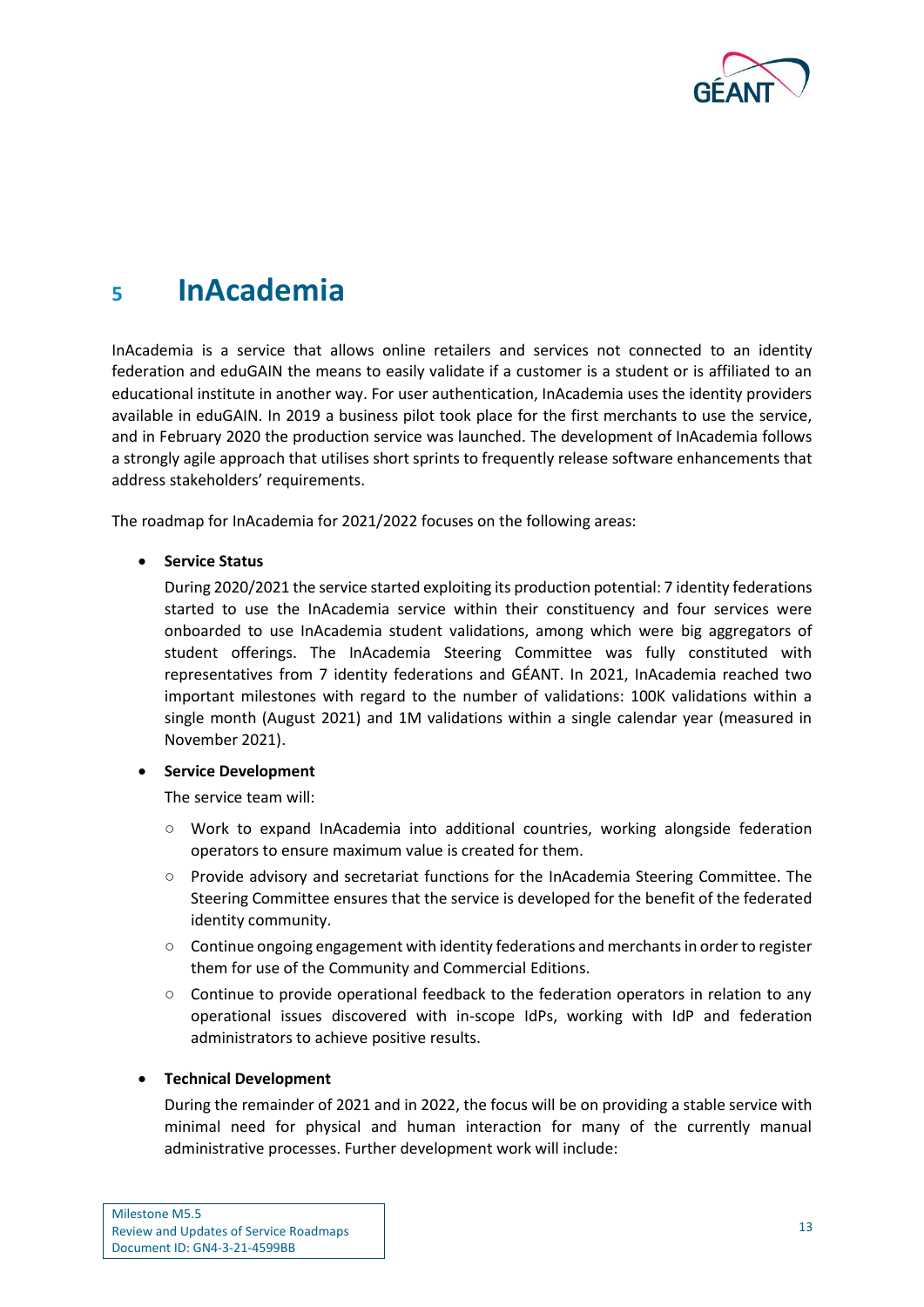

- Code and process optimisation.
- An enhanced discovery service.
- Enhanced registration and onboarding capabilities.
- Preparation ofsupport and procedure for enhanced registration and onboarding processes, including self-service models and improved UX.
- **Continuous Operations and Support**

Continue the operations and support for the production service.

The timeline for the InAcademia roadmap is available online [\[Roadmaps\]](#page-17-16).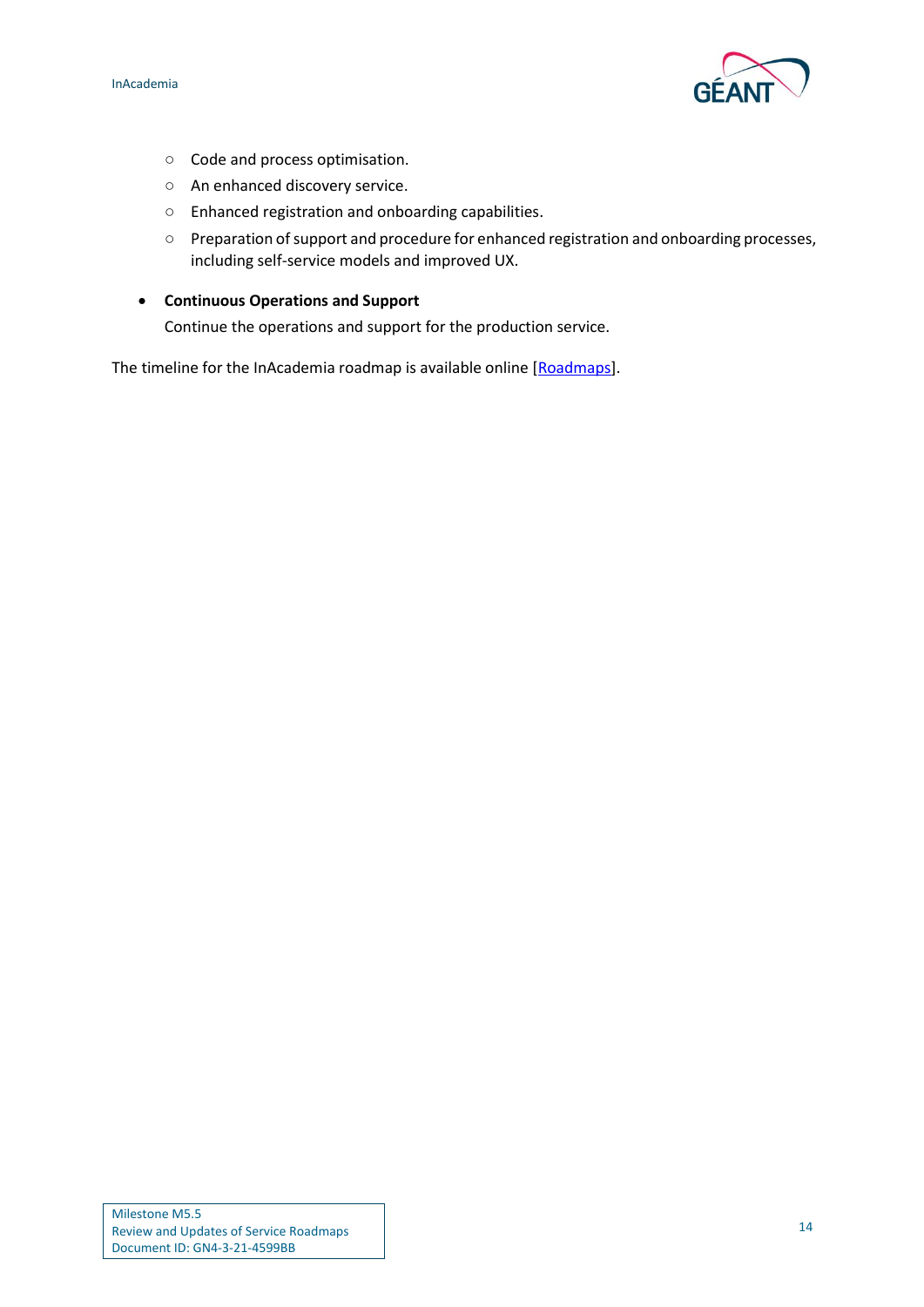

## <span id="page-16-0"></span>**<sup>6</sup> Conclusions**

This document is an update of the T&I services roadmaps first defined in Milestone 5.2 for the period 2019/2020 and updated in Milestone M5.4 for the period 2020/2021, and it presents the current position on T&I services delivery and evolution for 2021/2022. It also demonstrates how T&I service delivery is supported by other teams in the GÉANT project. These roadmaps will be periodically reviewed and updated to keep track of goals, and to add inputs from the WP5 Incubator activity and requirements from the community via planned consultation activities.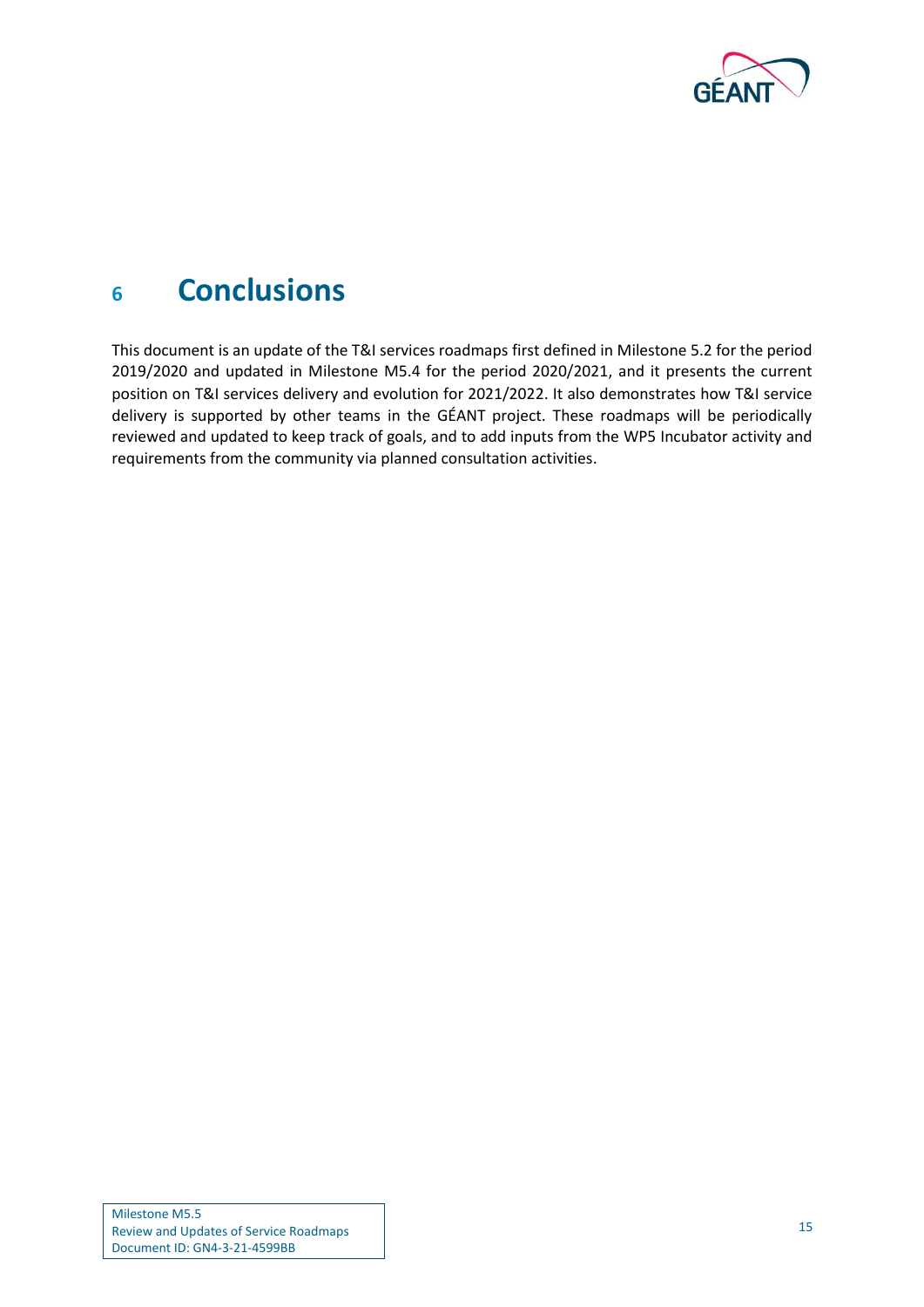

# <span id="page-17-0"></span>**References**

<span id="page-17-24"></span><span id="page-17-23"></span><span id="page-17-22"></span><span id="page-17-21"></span><span id="page-17-20"></span><span id="page-17-19"></span><span id="page-17-18"></span><span id="page-17-17"></span><span id="page-17-16"></span><span id="page-17-15"></span><span id="page-17-14"></span><span id="page-17-13"></span><span id="page-17-12"></span><span id="page-17-11"></span><span id="page-17-10"></span><span id="page-17-9"></span><span id="page-17-8"></span><span id="page-17-7"></span><span id="page-17-6"></span><span id="page-17-5"></span><span id="page-17-4"></span><span id="page-17-3"></span><span id="page-17-2"></span><span id="page-17-1"></span>

| [CAT]                 | https://cat.eduroam.org                                                  |
|-----------------------|--------------------------------------------------------------------------|
| [DB]                  | https://monitor.eduroam.org/db_web                                       |
| [eduGAIN]             | https://edugain.org/                                                     |
| [eduGAIN_Infoshare]   | https://events.geant.org/event/465/                                      |
| [eduroam]             | https://www.eduroam.org/                                                 |
| [eduManIdP]           | https://www.eduroam.org/eduroam-managed-idp/                             |
| [eduTEAMS]            | https://www.geant.org/Services/Trust_identity_and_security/              |
|                       | Pages/eduTEAMS.aspx                                                      |
| [eduTEAMS_roadmap]    | https://trello.com/b/71wU60QV/eduteams-roadmap                           |
| [Entities]            | https://technical.edugain.org/entities                                   |
| [Host]                | https://hosted.eduroam.org                                               |
| [InAcademia]          | https://inacademia.org/                                                  |
| [InAcademia_Workshop] | https://events.geant.org/event/464/                                      |
| [Inc_Dash]            | https://wiki.geant.org/display/gn43wp5/Incubator+Dashboard               |
| $[M5.2]$              | https://www.geant.org/Resources/Documents/M5-2 Service-                  |
|                       | Roadmaps.pdf                                                             |
| [ $M5.3$ ]            | https://wiki.geant.org/display/gn43wp5/T&I+Incubator+Methodology         |
|                       | [access required]                                                        |
| [ $M5.4$ ]            | https://www.geant.org/Resources/Documents/M5-4 Review-and-               |
|                       | Updates-of-Service-Roadmaps%20(1).pdf                                    |
| [MDS]                 | mds.edugain.org                                                          |
| [Monitor]             | https://monitor.eduroam.org                                              |
| [NISO]                | https://www.niso.org/                                                    |
| [RFC2350]             | https://datatracker.ietf.org/doc/html/rfc2350                            |
| [Roadmaps]            |                                                                          |
|                       | https://wiki.geant.org/display/gn43wp5/Trust+and+Identity+Services+Roa   |
|                       | dmaps                                                                    |
| [SA_Workshops]        | https://events.geant.org/event/756/; https://events.geant.org/event/757/ |
| [STM]                 | https://www.stm-assoc.org/                                               |
| [T&I_Consult]         | https://events.geant.org/event/656/                                      |
| [T&I_Inc_Demo]        | https://events.geant.org/event/463/                                      |
| [Tech]                | https://technical.edugain.org                                            |
| [Validator]           | validator.edugain.org                                                    |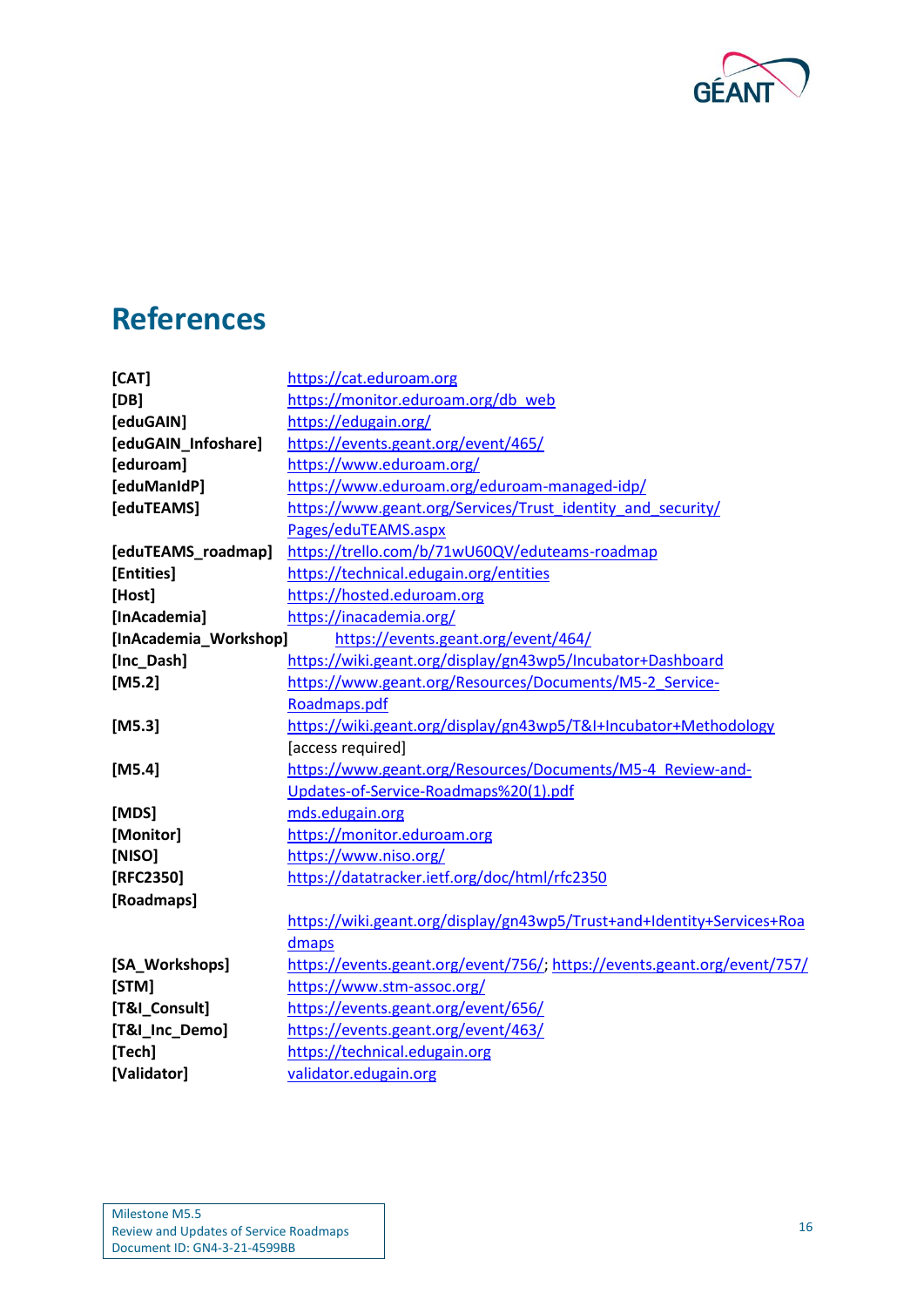

# <span id="page-18-0"></span>**Glossary**

| AARC            | Authentication and Authorisation for Research and Collaboration   |
|-----------------|-------------------------------------------------------------------|
| <b>AARC BPA</b> | <b>AARC Blueprint Architecture</b>                                |
| <b>AEGIS</b>    | AARC Engagement Group for Infrastructures                         |
| <b>API</b>      | <b>Application Programming Interface</b>                          |
| <b>CACTI</b>    | Community Architecture Committee for Trust and Identity           |
| <b>CAT</b>      | <b>Configuration Assistant Tool</b>                               |
| <b>CSIRT</b>    | <b>Computer Security Incident Response Team</b>                   |
| eIDAS           | electronic Identification and Trust Services                      |
| <b>EOSC</b>     | European Open Science Cloud                                       |
| FaaS            | <b>Federation as a Service</b>                                    |
| <b>FIM4L</b>    | Federated Identity Management for Libraries                       |
| FIM4R           | <b>Federated Identity Management for Research</b>                 |
| <b>GDPR</b>     | <b>General Data Protection Regulation</b>                         |
| <b>GeGC</b>     | Global eduroam Governance Committee                               |
| <b>GLAD</b>     | <b>GÉANT Learning and Development Team</b>                        |
| <b>GN4-3</b>    | <b>GÉANT Network 4 Phase 3</b>                                    |
| <b>HPC</b>      | <b>High-Performance Computing</b>                                 |
| <b>HSM</b>      | <b>Hardware Security Module</b>                                   |
| <b>IdP</b>      | <b>Identity Provider</b>                                          |
| <b>IETF</b>     | <b>Internet Engineering Task Force</b>                            |
| <b>IGTF</b>     | Interoperable Global Trust Federation                             |
| <b>LAGO</b>     | Latin American Giant Observatory                                  |
| <b>MVP</b>      | Minimum Viable Product                                            |
| <b>NREN</b>     | National Research and Education Network                           |
| <b>NRO</b>      | <b>National Roaming Operator</b>                                  |
| <b>OIDC</b>     | <b>OpenID Connect</b>                                             |
| <b>OIDF</b>     | <b>OpenID Foundation</b>                                          |
| <b>PaNOSC</b>   | Photon and Neutron Open Science Cloud                             |
| <b>PKI</b>      | Public Key Infrastructure                                         |
| <b>PLM</b>      | Product Lifecycle Management                                      |
| <b>PRACE</b>    | Partnership for Advanced Computing in Europe                      |
| R&E             | <b>Research and Education</b>                                     |
| <b>RADIUS</b>   | Remote Authentication Dial-In User Service                        |
| RadSec          | RADIUS over TLS                                                   |
| <b>REFEDS</b>   | Research and Education Federations group                          |
| <b>RFC</b>      | <b>Request for Comments (IETF)</b>                                |
| <b>RI</b>       | Research Infrastructure                                           |
| SG              | <b>Steering Group</b>                                             |
| Sirtfi          | Security Incident Response Trust Framework for Federated Identity |

Milestone M5.5 Review and Updates of Service Roadmaps Document ID: GN4-3-21-4599BB